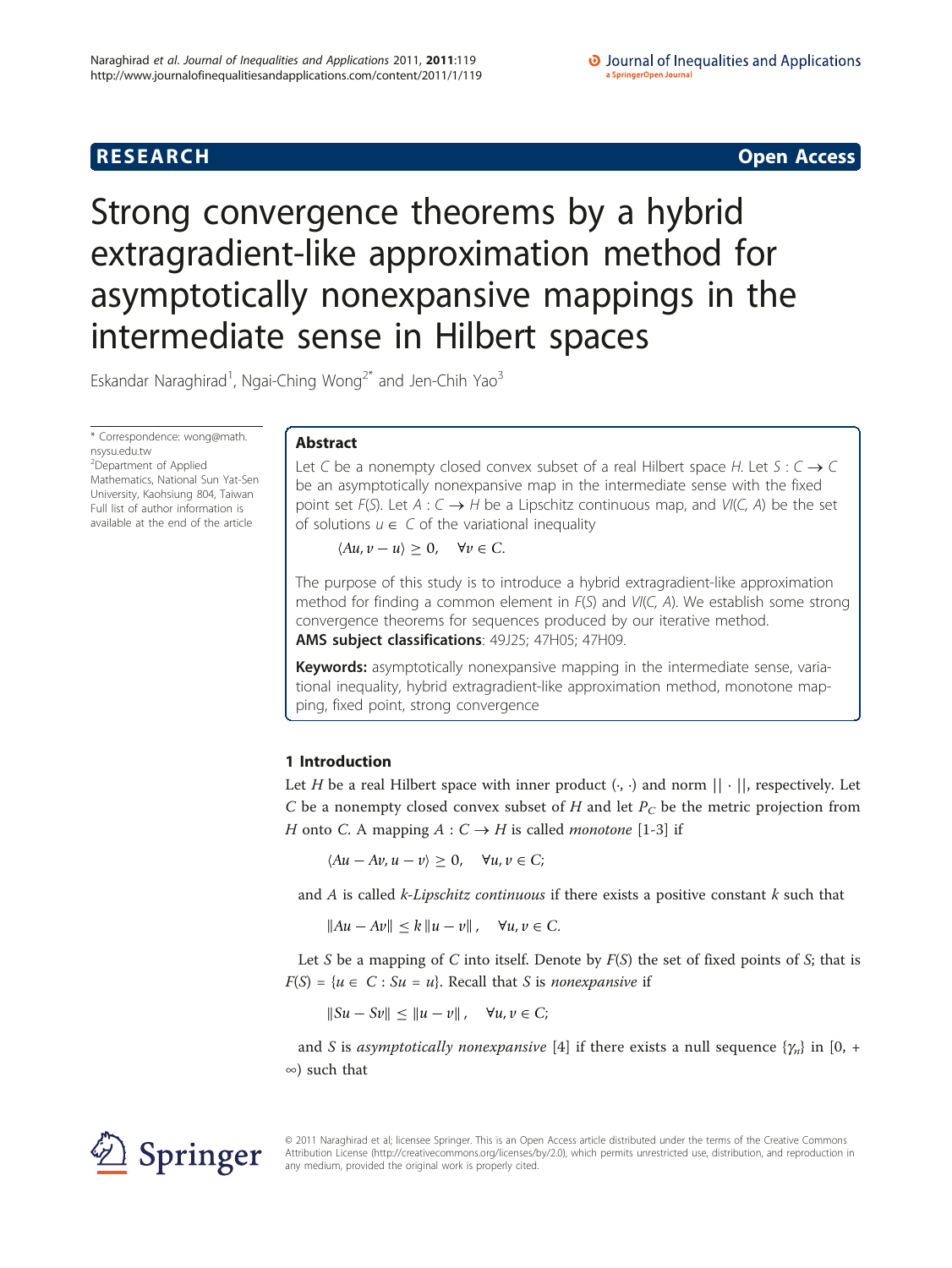$$
||S^n u - S^n v|| \le (1 + \gamma_n) ||u - v||
$$
,  $\forall u, v \in C$  and  $n \ge 1$ .

We call S an asymptotically nonexpansive mapping in the intermediate sense [\[5](#page-9-0)] if there exists two null sequences  $\{\gamma_n\}$  and  $\{c_n\}$  in  $[0, +\infty)$  such that

$$
\left\|S^{n}x - S^{n}\gamma\right\|^{2} \leq (1 + \gamma_{n})\left\|x - \gamma\right\|^{2} + c_{n}, \quad \forall x, \gamma \in C, \forall n \geq 1.
$$

Let  $A: C \rightarrow H$  be a monotone and k-Lipschitz continuous mapping. The variational inequality problem [\[6](#page-9-0)] is to find the elements  $u \in C$  such that

 $\langle Au, v - u \rangle \geq 0, \quad \forall v \in C.$ 

The set of solutions of the variational inequality problem is denoted by  $VI(C, A)$ . The idea of an extragradient iterative process was first introduced by Korpelevich in [[7](#page-9-0)]. When  $S: C \to C$  is a uniformly continuous asymptotically nonexpansive mapping in the intermediate sense, a hybrid extragradient-like approximation method was proposed by Ceng et al. [8, Theorem 1.1] to ensure the weak convergence of some algorithms for finding a member of  $F(S) \cap VI(C, A)$ . Meanwhile, assuming S is nonexpansive, Ceng et al. in [\[9](#page-9-0)] introduced an iterative process and proved its strong convergence to a member of  $F(S) \cap VI(C, A)$ .

It is known that an asymptotically nonexpansive mapping in the intermediate sense is not necessarily nonexpansive. Extending both [8, Theorem 1.1, 9, Theorem 5], the main result, Theorem 1, of this article provides a technical method to show the strong convergence of an iterative scheme to an element of  $F(S) \cap VI(C, A)$ , under the weaker assumption on the asymptotical nonexpansivity in the intermediate sense of S.

## 2 Strong convergence theorems

Let C be a nonempty closed convex subset of a real Hilbert space H. For any  $x$  in H, there exists a unique element in C, which is denoted by  $P_Cx$ , such that  $||x - P_Cx|| \le ||x||$ x - y|| for all y in C. We call  $P_C$  the metric projection of H onto C. It is well-known that  $P_C$  is a nonexpansive mapping from  $H$  onto  $C$ , and

$$
\langle x - P_C x, P_C x - y \rangle \ge 0 \quad \text{for all } x \in H, y \in C; \tag{1}
$$

see for example [\[10](#page-9-0)]. It is easy to see that (1) is equivalent to

$$
||x - y||^2 \ge ||x - P_C x||^2 + ||y - P_C x||^2 \quad \text{for all } x \in H, \ y \in C. \tag{2}
$$

Let A be a monotone mapping of C into H. In the context of variational inequality problems, the characterization of the metric projection (1) implies that

 $u \in VI(C, A) \Leftrightarrow u = P_C(u - \lambda Au)$  for some  $\lambda > 0$ .

Theorem 1. Let C be a nonempty closed convex subset of a real Hilbert space H. Let  $A: C \to H$  be a monotone and k-Lipschitz continuous mapping. Let  $S: C \to C$  be a uniformly continuous asymptotically nonexpansive mapping in the intermediate sense with nonnegative null sequences { $\gamma_n$ } and { $c_n$ }. Suppose that  $\sum_{n=1}^{\infty} \lambda_n < \infty$ and F(S)  $\cap$  V1<br>( $G_n(\lambda)$ ) (C, A) is nonempty and bounded.

Assume that

(*i*)  $0 \le \mu \le 1$ , and  $0 \le a \le b \le \frac{3}{8k\mu}$ ; (ii)  $a \leq \lambda_n \leq b$ ,  $\alpha_n \geq 0$ ,  $\beta_n \geq 0$ ,  $\alpha_n + \beta_n \leq 1$ , and  $3/4 < \delta_n \leq 1$ , for all  $n \geq 0$ ;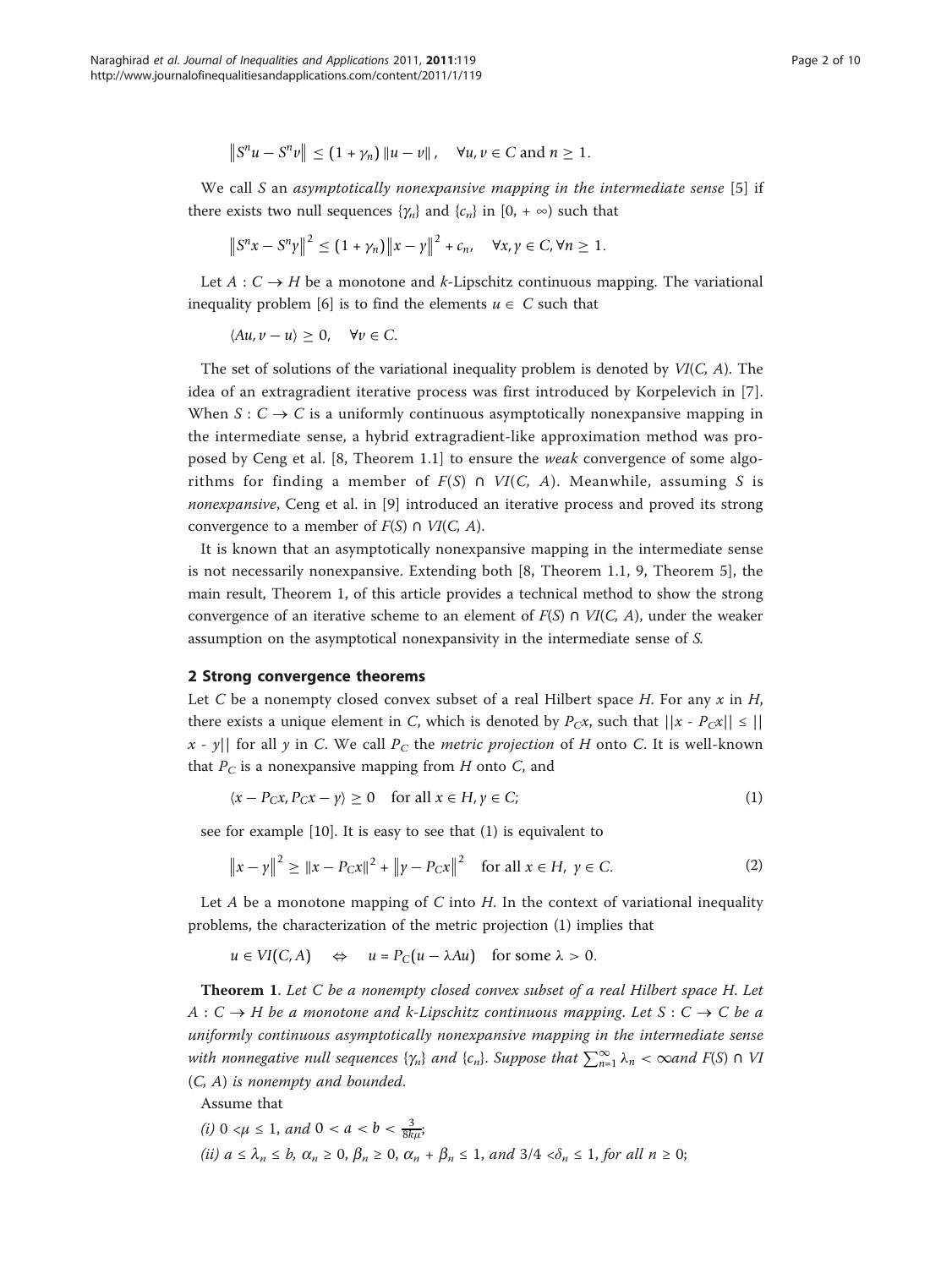$$
(iii) \lim_{n \to \infty} \alpha_n = 0;
$$
  
\n
$$
(iv) \lim_{n \to \infty} \beta_n > 0;
$$
  
\n
$$
(v) \lim_{n \to \infty} \beta_n = 1.
$$
  
\nSet, for all  $n \ge 0$ ,  
\n
$$
\Delta_n = \sup\{\|x_n - u\| : u \in F(S) \cap VI(C, A)\},
$$
  
\n
$$
d_n = 2b(1 - \mu)\alpha_n \Delta_n,
$$
  
\n
$$
w_n = b^2 \mu \alpha_n + 4b^2 \mu^2 \beta_n (1 - \delta_n)(1 + \gamma_n),
$$

$$
v_n = b^2 (1 - \mu) \alpha_n + 4b^2 (1 - \mu)^2 \beta_n (1 - \delta_n) (1 + \gamma_n),
$$
 and  

$$
\vartheta_n = \beta_n \gamma_n \Delta_n^2 + \beta_n c_n.
$$

Let  $\{x_n\}$ ,  $\{y_n\}$  and  $\{z_n\}$  be sequences generated by the algorithm:

$$
\begin{cases}\nx_0 \in C \quad \text{chosen arbitrarily,} \\
y_n = (1 - \delta_n)x_n + \delta_n P_C(x_n - \lambda_n \mu A x_n - \lambda_n (1 - \mu) A y_n), \\
z_n = (1 - \alpha_n - \beta_n)x_n + \alpha_n y_n + \beta_n S^n P_C(x_n - \lambda_n A y_n), \\
C_n = \{z \in C : ||z_n - z||^2 \le ||x_n - z||^2 + d_n ||A y_n|| + w_n ||A x_n||^2 + v_n ||A y_n||^2 + \vartheta_n\}, \\
Q_n = \{z \in C : \langle x_n - z, x_0 - x_n \rangle \ge 0\}, \\
x_{n+1} = P_{C_n \cap Q_n}(x_0), \quad \forall n \ge 0.\n\end{cases} \tag{3}
$$

Then, the sequences  $\{x_n\}$ ,  $\{y_n\}$  and  $\{z_n\}$  in (3) are well-defined and converge strongly to the same point  $q = P_{F(S) \cap VI(C,A)}(x_0)$ .

**Proof.** First note that  $\lim_{n\to\infty} \gamma_n = \lim_{n\to\infty} c_n = 0$ . We will see that  $\{\Delta_n\}$  is bounded, and thus  $\lim_{n\to\infty} d_n = \lim_{n\to\infty} w_n = \lim_{n\to\infty} v_n = \lim_{n\to\infty} \vartheta_n = 0.$ 

We divide the proof into several steps.

Step 1. We claim that the following statements hold:

(a)  $C_n$  is closed and convex for all  $n \in \mathbb{N}$ ;<br>(b)  $||z_n - u||^2 \le ||x_n - u||^2 + d_n||Ay_n|| + w_n||Ax_n||^2 + v_n||Ay_n||^2 + \vartheta_n$  for all  $n \ge 0$ and  $u \in F(S) \cap VI(C, A);$ 

(c)  $F(S) \cap VI(C, A) \subseteq C_n$  for all  $n \in \mathbb{N}$ .

It is obvious that  $C_n$  is closed for all  $n \in \mathbb{N}$ . On the other hand, the defining inequality in  $C_n$  is equivalent to the inequality

$$
\langle 2(x_n - z_n), z \rangle \leq ||x_n||^2 - ||z_n||^2 + d_n ||Ay_n|| + w_n ||Ax_n||^2 + v_n ||Ay_n||^2 + \vartheta_n
$$

which is affine in z. Therefore,  $C_n$  is convex.

Let  $t_n = P_C(x_n - \lambda_n A y_n)$  for all  $n \ge 0$ . Assume that  $u \in F(S) \cap VI(C, A)$  is arbitrary. In view of (3), the monotonicity of A, and the fact  $u \in VI(C, A)$ , we conclude that

$$
||t_{n} - u||^{2}
$$
  
\n
$$
\leq ||x_{n} - \lambda_{n}Ay_{n} - u||^{2} - ||x_{n} - \lambda_{n}Ay_{n} - t_{n}||^{2}
$$
  
\n
$$
= ||x_{n} - u||^{2} - ||x_{n} - t_{n}||^{2} + 2\lambda_{n}\langle Ay_{n}, u - t_{n}\rangle
$$
  
\n
$$
= ||x_{n} - u||^{2} - ||x_{n} - t_{n}||^{2} + 2\lambda_{n}[\langle Ay_{n}, u - tu, u - y_{n}\rangle + \langle Au, u - y_{n}\rangle + \langle Ay_{n}, y_{n} - t_{n}\rangle]
$$
  
\n
$$
\leq ||x_{n} - u||^{2} - ||x_{n} - t_{n}||^{2} + 2\lambda_{n}\langle Ay_{n}, y_{n} - t_{n}\rangle
$$
  
\n
$$
= ||x_{n} - u||^{2} - ||x_{n} - y_{n}||^{2} - 2\langle x_{n} - y_{n}, y_{n} - t_{n}\rangle - ||y_{n} - t_{n}||^{2} + 2\lambda_{n}\langle Ay_{n}, y_{n} - t_{n}\rangle
$$
  
\n
$$
= ||x_{n} - u||^{2} - ||x_{n} - y_{n}||^{2} - ||y_{n} - t_{n}||^{2} + 2\langle x_{n} - \lambda_{n}Ay_{n} - y_{n}, t_{n} - y_{n}\rangle.
$$
 (4)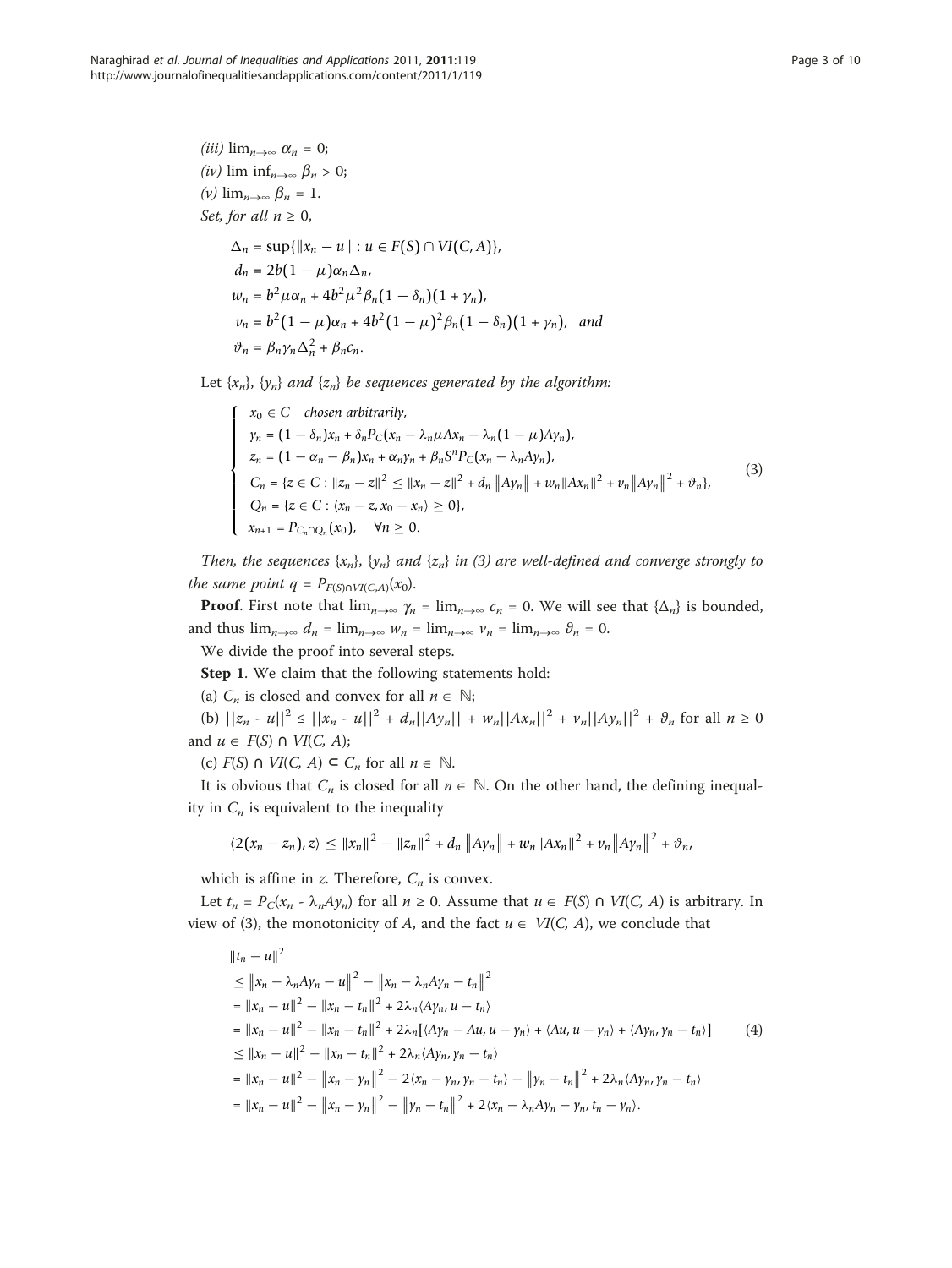Now, using

$$
\gamma_n = (1 - \delta_n)x_n + \delta_n P_C(x_n - \lambda_n \mu Ax_n - \lambda_n (1 - \mu)A\gamma_n),
$$

we estimate the last term

$$
\langle x_n - \lambda_n A y_n - y_n, t_n - y_n \rangle
$$
\n
$$
= \langle x_n - \lambda_n \mu A x_n - \lambda_n (1 - \mu) A y_n - y_n, t_n - y_n \rangle + \lambda_n \mu \langle A x_n - A y_n, t_n - y_n \rangle
$$
\n
$$
\leq \langle x_n - \lambda_n \mu A x_n - \lambda_n (1 - \mu) A y_n - (1 - \delta_n) x_n - \delta_n P_C(x_n - \lambda_n \mu A x_n - \lambda_n (1 - \mu) A y_n), t_n - y_n \rangle
$$
\n
$$
+ \lambda_n \mu \| A x_n - A y_n \| \| t_n - y_n \|
$$
\n
$$
\leq \delta_n \langle x_n - \lambda_n \mu A x_n - \lambda_n (1 - \mu) A y_n - P_C(x_n - \lambda_n \mu A x_n - \lambda_n (1 - \mu) A y_n), t_n - y_n \rangle
$$
\n
$$
- (1 - \delta_n) \lambda_n \langle \mu A x_n + (1 - \mu) A y_n, t_n - y_n \rangle + \lambda_n \mu k \| x_n - y_n \| \| t_n - y_n \|.
$$
\n
$$
(5)
$$

It follows from the properties (1) and (2) of the projection  $P_C(x_n - \lambda_n \mu A x_n - \lambda_n(1 - \mu))$  $Ay_n$ ) that

$$
\langle x_n - \lambda_n \mu Ax_n - \lambda_n (1 - \mu) Ay_n - P_C(x_n - \lambda_n \mu Ax_n - \lambda_n (1 - \mu) Ay_n), t_n - y_n \rangle
$$
\n
$$
= \langle x_n - \lambda_n \mu Ax_n - \lambda_n (1 - \mu) Ay_n - P_C(x_n - \lambda_n \mu Ax_n - \lambda_n (1 - \mu) Ay_n), t_n - (1 - \delta_n) x_n - \delta_n P_C(x_n - \lambda_n \mu Ax_n - \lambda_n (1 - \mu) Ay_n) \rangle
$$
\n
$$
= (1 - \delta_n) (x_n - \lambda_n \mu Ax_n - \lambda_n (1 - \mu) Ay_n - P_C(x_n - \lambda_n \mu Ax_n - \lambda_n (1 - \mu) Ay_n), t_n - x_n) \rangle
$$
\n
$$
+ \delta_n (x_n - \lambda_n \mu Ax_n - \lambda_n (1 - \mu) Ay_n - P_C(x_n - \lambda_n \mu Ax_n - \lambda_n (1 - \mu) Ay_n), t_n - x_n) \rangle
$$
\n
$$
= (1 - \delta_n) (x_n - \lambda_n \mu Ax_n - \lambda_n (1 - \mu) Ay_n - P_C(x_n - \lambda_n \mu Ax_n - \lambda_n (1 - \mu) Ay_n) \rangle
$$
\n
$$
\leq (1 - \delta_n) \|x_n - \lambda_n \mu Ax_n - \lambda_n (1 - \mu) Ay_n - P_C(x_n - \lambda_n \mu Ax_n - \lambda_n (1 - \mu) Ay_n), t_n - x_n) \rangle
$$
\n
$$
\leq (1 - \delta_n) \|x_n - \lambda_n \mu Ax_n - \lambda_n (1 - \mu) Ay_n - P_C(x_n - \lambda_n \mu Ax_n - \lambda_n (1 - \mu) Ay_n) \|t_n - x_n\|
$$
\n
$$
\leq (1 - \delta_n) \|x_n \mu Ax_n + \lambda_n (1 - \mu) Ay_n \| \|t_n - x_n\|
$$
\n
$$
\leq (1 - \delta_n) \|x_n \mu Ax_n + \lambda_n (1 - \mu) Ay_n \| \|t_n - x_n\|
$$
\n
$$
\leq (1 - \delta_n) \|x_n \mu Ax_n + \lambda_n (1 - \mu) Ay_n \| \|t_n - x_n\|
$$

In view of (4)-(6),  $\lambda_n \leq b$ , and the inequalities  $2\alpha\beta \leq \alpha^2 + \beta^2$  and  $(\alpha + \beta)^2 \leq 2\alpha^2 + 2^2$  $2\beta^2$ , we conclude that

$$
||t_{n}-u||^{2} \le ||x_{n}-u||^{2}-||x_{n}-y_{n}||^{2}-||y_{n}-t_{n}||^{2}+2\langle x_{n}-\lambda_{n}Ay_{n}-y_{n},t_{n}-y_{n}\rangle
$$
  
\n
$$
\le ||x_{n}-u||^{2}-||x_{n}-y_{n}||^{2}-||y_{n}-t_{n}||^{2}
$$
  
\n
$$
+2\lambda_{n}[\delta_{n}(1-\delta_{n})(\mu ||Ax_{n}||+(1-\mu)||Ay_{n}||)(||t_{n}-y_{n}||+||y_{n}-x_{n}||)
$$
  
\n
$$
-2(1-\delta_{n})\lambda_{n}\langle \mu Ax_{n}+(1-\mu)Ay_{n},t_{n}-y_{n}\rangle+2\lambda_{n}\mu k||x_{n}-y_{n}||[t_{n}-y_{n}||]
$$
  
\n
$$
\le ||x_{n}-u||^{2}-||x_{n}-y_{n}||^{2}-||y_{n}-t_{n}||^{2}
$$
  
\n
$$
+2\delta_{n}(1-\delta_{n})b(\mu ||Ax_{n}||+(1-\mu)||Ay_{n}||)(||t_{n}-y_{n}||+||y_{n}-x_{n}||)
$$
  
\n
$$
+2(1-\delta_{n})b(\mu ||Ax_{n}||+(1-\mu)||Ay_{n}||)(||t_{n}-y_{n}||+2b\mu k||x_{n}-y_{n}||||t_{n}-y_{n}||)
$$
  
\n
$$
+2(1-\delta_{n})b(\mu ||Ax_{n}||+(1-\mu)||Ay_{n}||)||t_{n}-y_{n}||+2b\mu k||x_{n}-y_{n}||||t_{n}-y_{n}||
$$
  
\n
$$
=||x_{n}-u||^{2}-||x_{n}-y_{n}||^{2}-||y_{n}-t_{n}||^{2}
$$
  
\n
$$
+2\delta_{n}(1-\delta_{n})(b^{2}\mu^{2}||Ax_{n}||^{2}+b^{2}(1-\mu)^{2}||Ay_{n}||^{2}+||t_{n}-y_{n}||^{2}+||y_{n}-x_{n}||^{2})
$$
  
\n
$$
+b\mu k(||x_{n}-y_{n}||^{2}+||t_{n}-y_{n}||^{2})
$$
  
\n
$$
+b\mu k(||x_{n}-y_{n}||^{2}+||
$$

Since  $\frac{3}{4} < \delta_n \le 1$  and  $b < \frac{3}{8k\mu}$ , we have from (7) for all  $n \in \mathbb{N}$ ,

$$
||t_n - u||^2 \le ||x_n - u||^2 + 4(1 - \delta_n)b^2\mu^2||Ax_n||^2 + 4(1 - \delta_n)b^2(1 - \mu)^2||Ay_n||^2. \quad (8)
$$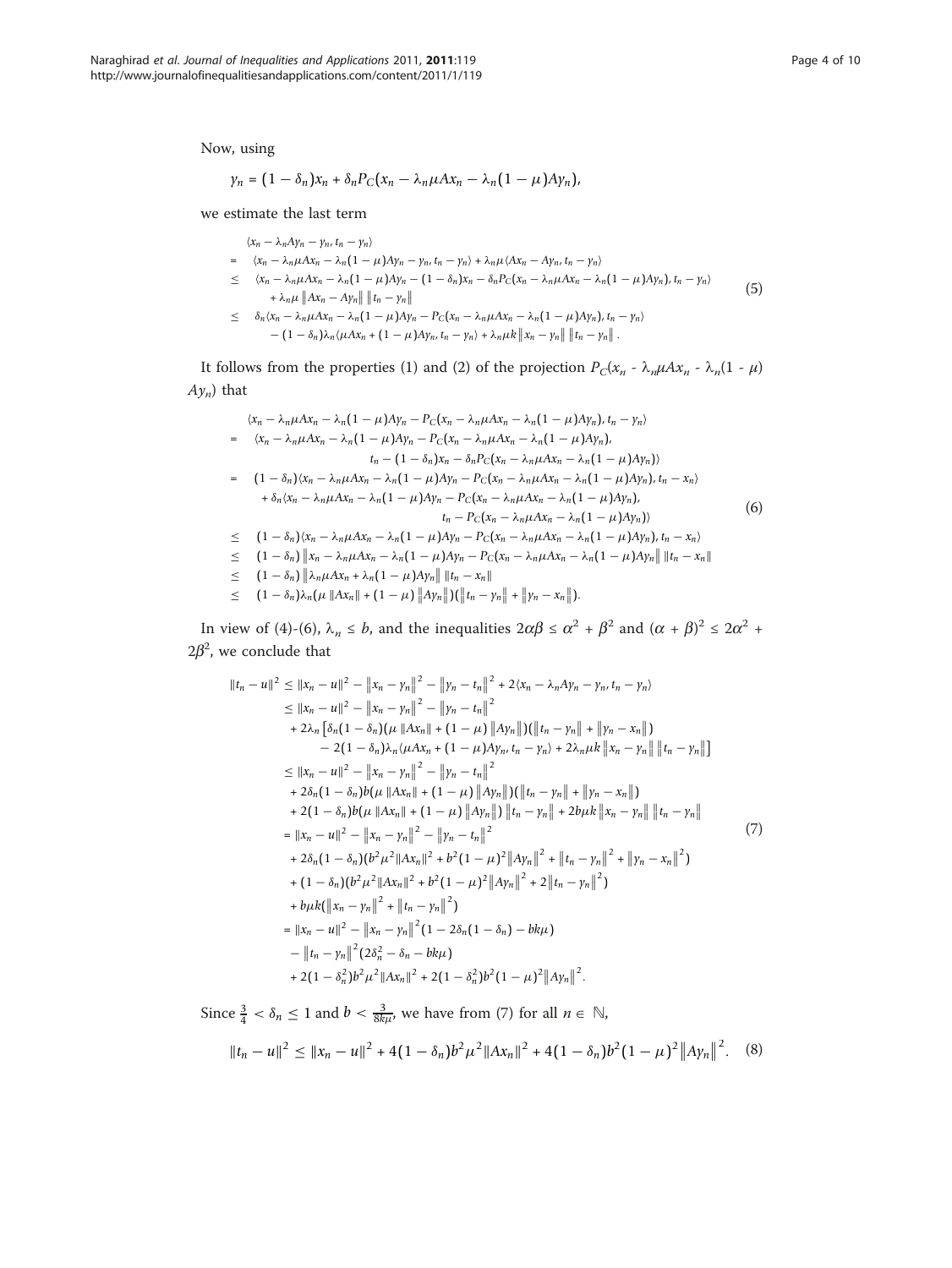In view of the fact that  $u \in VI(A, C)$  and properties of  $P_C$ , we obtain

$$
||y_n - u||^2 = ||(1 - \delta_n)(x_n - u) + \delta_n(P_C(x_n - \lambda_n \mu A x_n - \lambda_n (1 - \mu) A y_n) - u)||^2
$$
  
\n
$$
\leq (1 - \delta_n) ||x_n - u||^2 + \delta_n ||P_C(x_n - \lambda_n \mu A x_n - \lambda_n (1 - \mu) A y_n) - P_C(u)||^2
$$
  
\n
$$
\leq (1 - \delta_n) ||x_n - u||^2 + \delta_n ||x_n - \lambda_n \mu A x_n - \lambda_n (1 - \mu) A y_n - u||^2
$$
  
\n
$$
= (1 - \delta_n) ||x_n - u||^2 + \delta_n [||x_n - u||^2 - 2(\lambda_n \mu A x_n + \lambda_n (1 - \mu) A y_n, x_n - u)
$$
  
\n
$$
+ ||\lambda_n \mu A x_n + \lambda_n (1 - \mu) A y_n||^2 ]
$$
  
\n
$$
= (1 - \delta_n) ||x_n - u||^2 + \delta_n [||x_n - u||^2 - 2\lambda_n \mu \langle Ax_n, x_n - u \rangle - 2\lambda_n (1 - \mu) \langle Ay_n, x_n - u \rangle
$$
  
\n
$$
+ ||\lambda_n \mu A x_n + \lambda_n (1 - \mu) A y_n||^2 ]
$$
  
\n
$$
\leq (1 - \delta_n) ||x_n - u||^2 + \delta_n [||x_n - u||^2 + 2\lambda_n (1 - \mu) ||A y_n || ||x_n - u||
$$
  
\n
$$
+ \lambda_n^2 \mu ||Ax_n||^2 + \lambda_n^2 (1 - \mu) ||A y_n||^2 ]
$$
  
\n
$$
\leq (1 - \delta_n) ||x_n - u||^2 + \delta_n [||x_n - u||^2 + 2b(1 - \mu) \Delta_n ||A y_n||
$$
  
\n
$$
+ b^2 \mu ||Ax_n||^2 + b^2 (1 - \mu) ||A y_n||^2 ]
$$
  
\n
$$
\leq ||x_n - u||^2 + \delta_n [2b(1 - \mu) \Delta_n ||A y_n|| + b^2 \mu^2 ||Ax_n||^2 + b^2 (1 - \mu)^2 ||A y_n||^2 ]
$$
  
\n
$$
\leq ||x_n - u||^2 + 2b(1 - \mu) \Delta_n ||A y_n|| + b^2 \mu ||Ax_n||
$$

Since *S* is asymptotically nonexpansive in the intermediate sense, in view of  $S<sup>n</sup>u = u$ , we conclude that

$$
||z_{n} - u||^{2} = ||(1 - \alpha_{n} - \beta_{n})x_{n} + \alpha_{n}y_{n} + \beta_{n}S^{n}t_{n} - u||^{2}
$$
  
\n
$$
\leq (1 - \alpha_{n} - \beta_{n})||x_{n} - u||^{2} + \alpha_{n}||y_{n} - u||^{2} + \beta_{n}||S^{n}t_{n} - u||^{2}
$$
  
\n
$$
\leq (1 - \alpha_{n} - \beta_{n})||x_{n} - u||^{2}
$$
  
\n
$$
+ \alpha_{n} [||x_{n} - u||^{2} + 2b(1 - \mu)\Delta_{n}||Ay_{n}|| + b^{2}\mu||Ax_{n}||^{2} + b^{2}(1 - \mu)||Ay_{n}||^{2}]
$$
  
\n
$$
+ \beta_{n} [(1 + y_{n})||t_{n} - u||^{2} + c_{n}]
$$
  
\n
$$
\leq (1 - \alpha_{n} - \beta_{n})||x_{n} - u||^{2}
$$
  
\n
$$
+ \alpha_{n} [||x_{n} - u||^{2} + 2b(1 - \mu)\Delta_{n}||Ay_{n}|| + b^{2}\mu||Ax_{n}||^{2} + b^{2}(1 - \mu)||Ay_{n}||^{2}]
$$
  
\n
$$
+ \beta_{n}(1 + y_{n}) [||x_{n} - u||^{2} + 2(1 - \delta_{n})b^{2}\mu^{2}||Ax_{n}||^{2} + 2(1 - \delta_{n})b^{2}(1 - \mu)^{2}||Ay_{n}||^{2}]
$$
  
\n
$$
+ \beta_{n}c_{n}
$$
  
\n
$$
\leq ||x_{n} - u||^{2} + \beta_{n}y_{n}\Delta_{n}^{2} + 2b(1 - \mu)\alpha_{n}\Delta_{n}||Ay_{n}||
$$
  
\n
$$
+ (b^{2}(\mu\alpha_{n} + 2b^{2}\mu^{2}\beta_{n}(1 - \delta_{n})(1 + y_{n}))||Ax_{n}||^{2}
$$
  
\n
$$
+ (\beta_{n}c_{n}.
$$

This implies that  $u \in C_n$ . Therefore,  $F(S) \cap VI(C, A) \subseteq C_n$ .

**Step 2.** We prove that the sequence  $\{x_n\}$  is well-defined and  $F(S) \cap VI(C, A) \subseteq C_n \cap$  $Q_n$  for all  $n \geq 0$ .

We prove this assertion by mathematical induction. For  $n = 0$  we get  $Q_0 = C$ . Hence, by step 1, we deduce that  $F(S) \cap VI(C, A) \subseteq C_1 \cap Q_1$ . Assume that  $x_k$  is defined and F (S)  $\cap$  VI(C, A)  $\subset$  C<sub>k</sub>  $\cap$  Q<sub>k</sub> for some  $k \ge 1$ . Then,  $y_k$ ,  $z_k$  are well-defined elements of C. We notice that  $C_k$  is a closed convex subset of C since

 $C_k = \{z \in C : ||z_k - x_k||^2 + 2\langle z_k - x_k, x_k - z \rangle \le d_n ||Ay_n|| + w_n ||Ax_n||^2 + v_n ||Ay_n||^2 + \vartheta_n\}.$ 

It is easy to see that  $Q_k$  is closed and convex. Therefore,  $C_k \cap Q_k$  is a closed and convex subset of C, since by the assumption we have  $F(S) \cap VI(C, A) \subseteq C_k \cap Q_k$ . This means that  $P_{C_k \cap Q_k} x_0$  is well-defined.

By the definition of  $x_{k+1}$  and of  $Q_{k+1}$ , we deduce that  $C_k \cap Q_k \subset Q_{k+1}$ . Hence,  $F(S) \cap Q_k$  $VI(C, A) \subset Q_{k+1}$ . Exploiting Step 1 we conclude that  $F(S) \cap VI(C, A) \subset C_{k+1} \cap Q_{k+1}$ .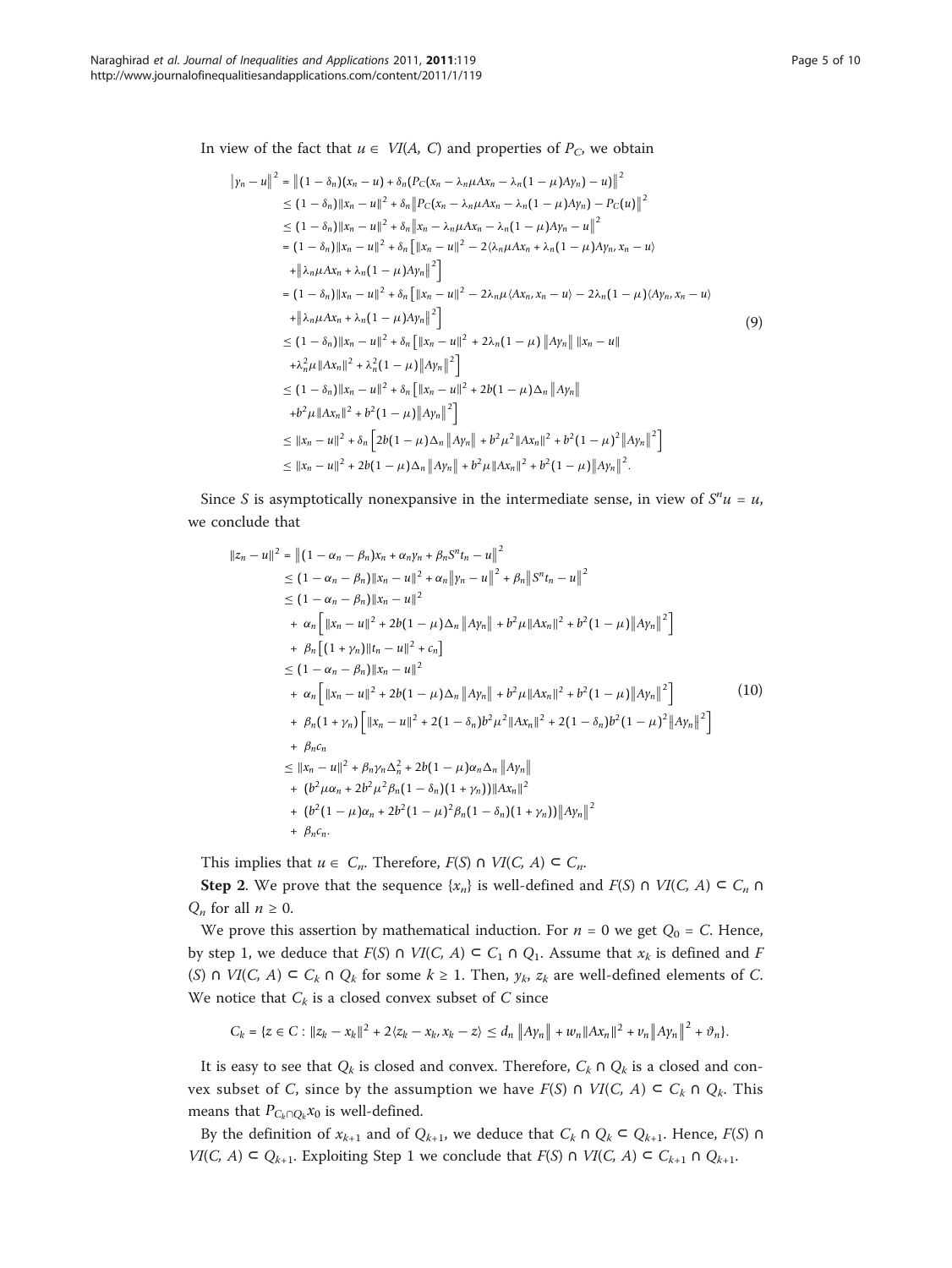Step 3. We claim that the following assertions hold: (d)  $\lim_{n\to\infty}$   $||x_n - x_0||$  exists and hence  $\{x_n\}$ , as well as  $\{\Delta_n\}$ , is bounded. (e)  $\lim_{n\to\infty}$   $||x_{n+1} - x_n|| = 0$ . (f)  $\lim_{n\to\infty}$   $||z_n - x_n|| = 0$ .

Let  $u \in F(S)$   $\cap$   $VI(C, A)$ . Since  $x_{n+1} = P_{C_n \cap Q_n} x_0$  and  $u \in F(S)$   $\cap$   $VI(C, A) \subseteq C_n \cap Q_n$ we conclude that

$$
||x_{n+1} - x_0|| \le ||u - x_0||, \quad \forall n \ge 0.
$$
 (11)

This means that  $\{x_n\}$  is bounded, and so are  $\{y_n\}$ ,  $Ax_n$  and  $\{Ay_n\}$ , because of the Lipschitz-continuity of A. On the other hand, we have  $x_n = P_{Q_n} x_0$  and  $x_{n+1} \in C_n \cap Q_n$  $\subset Q_n$ . This implies that

$$
||x_{n+1} - x_n||^2 \le ||x_{n+1} - x_0||^2 - ||x_n - x_0||^2, \quad \forall n \ge 0.
$$
 (12)

In particular,  $||x_{n+1} - x_0|| \ge ||x_n - x_0||$  hence  $\lim_{n\to\infty} ||x_n - x_0||$  exists. It follows from (12) that

$$
\lim_{n\to\infty}(x_{n+1}-x_n)=0.\tag{13}
$$

Since  $x_{n+1} \in C_n$ , we obtain

$$
||z_n - x_{n+1}||^2 \le ||x_n - x_{n+1}||^2 + d_n ||Ay_n|| + w_n ||Ax_n||^2 + v_n ||Ay_n||^2 + v_n.
$$

In view of  $\lim_{n\to\infty} \gamma_n = 0$ ,  $\lim_{n\to\infty} \alpha_n = 0$ ,  $\lim_{n\to\infty} \delta_n = 1$  and from the boundedness of  $\{Ax_n\}$  and  $\{Ay_n\}$  we infer that  $\lim_{n\to\infty} (x_{n+1} - z_n) = 0$ . Combining with (13) we deduce that  $\lim_{n\to\infty}$   $(x_n - z_n) = 0$ .

Step 4. We claim that the following assertions hold:

- (g)  $\lim_{n\to\infty}$   $||x_n y_n|| = 0$ .
- (h)  $\lim_{n\to\infty}$   $||Sx_n x_n|| = 0.$

In view of (3),  $z_n = (1 - \alpha_n - \beta_n)x_n + \alpha_n y_n + \beta_n S^n t_n$ , and  $S^n u = u$ , we obtain from (9) and (8) that

$$
||z_{n} - u||^{2}
$$
\n
$$
= ||(1 - \alpha_{n} - \beta_{n})x_{n} + \alpha_{n}y_{n} + \beta_{n}S^{n}t_{n} - u||^{2}
$$
\n
$$
\leq (1 - \alpha_{n} - \beta_{n})||x_{n} - u||^{2} + \alpha_{n}||y_{n} - u||^{2} + \beta_{n}||S^{n}t_{n} - u||^{2}
$$
\n
$$
\leq (1 - \alpha_{n} - \beta_{n})||x_{n} - u||^{2}
$$
\n
$$
+ \alpha_{n} [||x_{n} - u||^{2} + 2b(1 - \mu)\Delta_{n} ||A y_{n}|| + b^{2}\mu ||A x_{n}||^{2} + b^{2}(1 - \mu) ||A y_{n}||^{2}]
$$
\n
$$
+ \beta_{n} [(1 + \gamma_{n})||t_{n} - u||^{2} + c_{n}]
$$
\n
$$
\leq (1 - \alpha_{n} - \beta_{n})||x_{n} - u||^{2}
$$
\n
$$
+ \alpha_{n} [||x_{n} - u||^{2} + 2b(1 - \mu)\Delta_{n} ||A y_{n}|| + b^{2}\mu ||A x_{n}||^{2}(1 - \mu) ||A y_{n}||^{2}]
$$
\n
$$
+ \beta_{n} (1 + \gamma_{n}) [||x_{n} - u||^{2} - (1 - 2\delta_{n} (1 - \delta_{n}) ||x_{n} - y_{n}||^{2} - b k \mu)
$$
\n
$$
- (2\delta_{n}^{2} - 1 - b k \mu) ||t_{n} - y_{n}||^{2} + 4(1 - \delta_{n})b^{2}\mu^{2}||Ax_{n}||^{2}
$$
\n
$$
+ 4(1 - \delta_{n})b^{2}(1 - \mu)^{2} ||A y_{n}||^{2} + \beta_{n} c_{n}
$$
\n
$$
\leq ||x_{n} - u||^{2} + \beta_{n} y_{n} \Delta_{n}^{2} + \beta_{n} c_{n}
$$
\n
$$
+ 2b(1 - \mu)\alpha_{n} \Delta_{n} ||A y_{n}|| + [b^{2}\mu\alpha_{n} + 4b^{2}\mu^{2}\beta_{n} (1 + \gamma_{n}) (1 - \delta_{n})] ||Ax_{n}||^{2}
$$
\n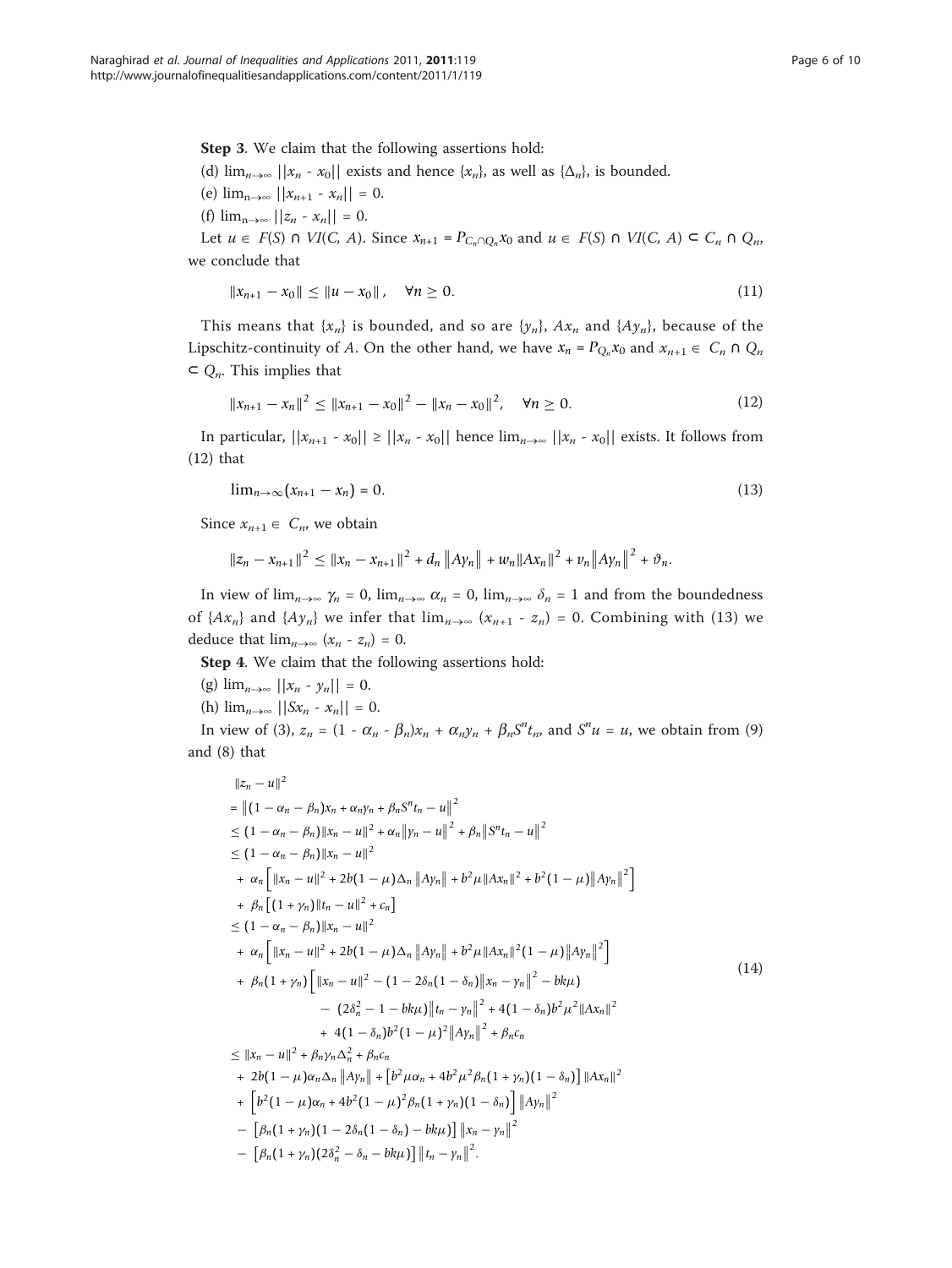Thus, we have

$$
\beta_n(1+\gamma_n)(1-2\delta_n(1-\delta_n)-bk\mu)\|x_n-\gamma_n\|^2
$$
  
\n
$$
\leq \|x_n-u\|^2 - \|z_n-u\|^2 + \beta_n\gamma_n\Delta_n^2 + \beta_n c_n
$$
  
\n+ 2b(1 -  $\mu$ ) $\alpha_n\Delta_n \|A\gamma_n\| + [b^2\mu\alpha_n + 4b^2\mu^2\beta_n(1+\gamma_n)(1-\delta_n)] \|Ax_n\|^2$   
\n+  $[b^2(1-\mu)\alpha_n + 4b^2(1-\mu)^2\beta_n(1+\gamma_n)(1-\delta_n)] \|A\gamma_n\|^2$   
\n
$$
\leq (||x_n-u||+||z_n-u||) ||x_n-z_n|| + \beta_n\gamma_n\Delta_n^2 + \beta_n c_n
$$
  
\n+ 2b(1 -  $\mu$ ) $\alpha_n\Delta_n \|A\gamma_n\| + [b^2\mu\alpha_n + 4b^2\mu^2\beta_n(1+\gamma_n)(1-\delta_n)] \|Ax_n\|^2$   
\n+  $[b^2(1-\mu)\alpha_n + 4b^2(1-\mu)^2\beta_n(1+\gamma_n)(1-\delta_n)] \|A\gamma_n\|^2$ .

Since  $bk\mu < 3/8$  and  $3/4 \le \delta_n \le 1$  for all  $n \ge 0$ , we have

$$
\lim_{n\to\infty}\left\|x_n-\gamma_n\right\|^2=0.
$$

In the same manner, from (14), we conclude that

 $\lim_{n\to\infty} ||t_n - y_n||^2 = 0.$ 

Since A is k-Lipschitz continuous, we obtain  $||Ay_n - Ax_n|| \to 0$ . On the other hand,

 $||x_n - t_n|| \le ||x_n - y_n|| + ||y_n - t_n||$ 

which implies that  $||x_n - t_n|| \to 0$ . Since  $z_n = (1 - \alpha_n - \beta_n)x_n + \alpha_n y_n + \beta_n S^n t_n$ , we have

$$
z_n-x_n=-\alpha_nx_n+\alpha_n\gamma_n+\beta_n(s^nt_n-x_n).
$$

From  $||z_n - x_n|| \to 0$ ,  $\alpha_n \to 0$ , lim inf<sub>n</sub>  $\to 0$   $\beta_n > 0$  and the boundedness of  $\{x_n, y_n\}$  we deduce that  $||S<sup>n</sup>t<sub>n</sub> - x<sub>n</sub>|| \rightarrow 0$ . Thus, we get  $||t<sub>n</sub> - S<sup>n</sup>t<sub>n</sub>|| \rightarrow 0$ . By the triangle inequality, we obtain

$$
\|x_n - S^n x_n\| \le \|x_n - t_n\| + \|t_n - S^n t_n\| + \|S^n t_n - S^n x_n\|
$$
  

$$
\le \|x_n - t_n\| + \|t_n - S^n t_n\| + \sqrt{(1 + \gamma_n) \|t_n - x_n\| + c_n}.
$$

Hence,  $||x_n - S^n x_n|| \to 0$ . Since  $||x_n - x_{n+1}|| \to 0$ , it follows from Lemma 2.7 of Sahu et al. [\[5](#page-9-0)] that  $||x_n - Sx_n|| \to 0$ . By the uniform continuity of S, we obtain  $||x_n - S^m x_n||$  $\rightarrow$  0 as  $n \rightarrow \infty$  for all  $m \ge 1$ .

**Step 5.** We claim that  $\omega_w(x_n) \subseteq F(S) \cap VI(C, A)$ , where

 $\omega_w(x_n) := \{x \in H : x_{n_j} \to x \text{ weakly for some subsequence } \{x_{n_j}\} \text{ of } \{x_n\}.$ 

The proof of this step is similar to that of [8, Theorem 1.1, step 5] and we omit it.

A similar argument as mentioned in [9, Theorem 5, Step 6] proves the following assertion.

**Step 6.** The sequences  $\{x_n\}$ ,  $\{y_n\}$  and  $\{z_n\}$  converge strongly to the same point  $q = P_F$  $(S) \cap VI(C,A)(x_0)$ , which completes the proof.

For  $\alpha_n = 0$ ,  $\beta_n = 1$  and  $\delta_n = 1$  for all  $n \in \mathbb{N}$  in Theorem 1, we get the following corollary.

Corollary 2. Let C be a nonempty closed convex subset of a real Hilbert spaces H. Let  $A: C \to H$  be a monotone and k-Lipschitz continuous mapping and let  $S: C \to C$  be a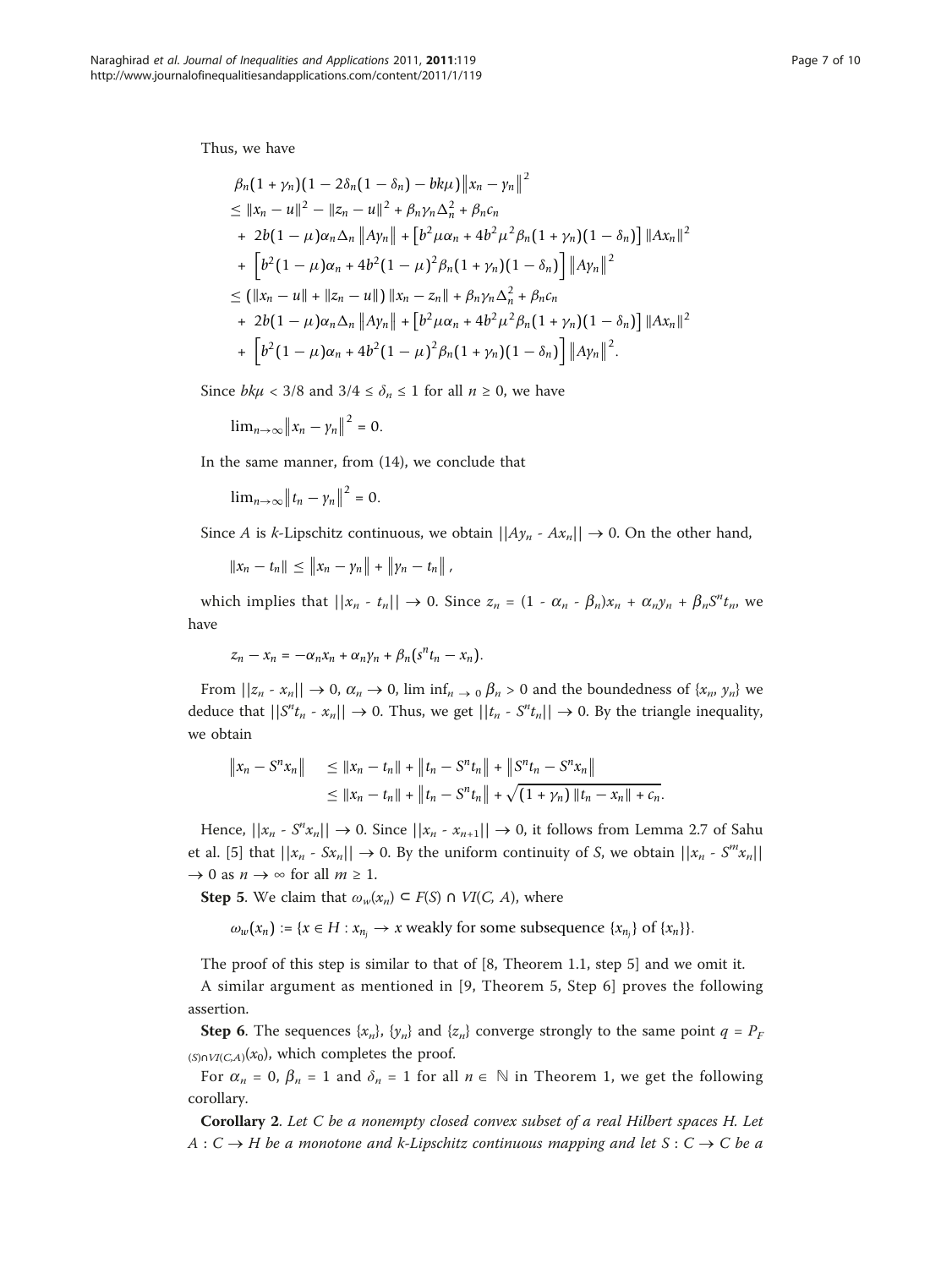uniformly continuous asymptotically nonexpansive mapping in the intermediate sense with nonnegative null sequences  $\{\gamma_n\}$  and  $\{c_n\}$ .

Suppose that  $\sum_{n=1}^{\infty} \gamma_n < \infty$  and  $F(S) \cap VI(C, A)$  is nonempty and bounded. Set  $\vartheta_n =$  $\gamma_n\Delta_n + c_n$ . Let  $\mu$  be a constant in (0, 1], and let  $\{\lambda_n\}$  be a sequence in [a, b] with  $a > 0$ and  $b < \frac{3}{8k\mu}$ .

Let  $\{x_n\}$ ,  $\{y_n\}$  and  $\{z_n\}$  be sequences generated by

$$
\begin{cases}\nx_0 \in C \quad chosen \, arbitrarily, \\
y_n = P_C(x_n - \lambda_n \mu Ax_n - \lambda_n (1 - \mu) Ay_n), \\
z_n = S^n P_C(x_n - \lambda_n Ay_n), \\
C_n = \{z \in C : ||z_n - z||^2 \le ||x_n - z||^2 + \vartheta_n\}, \\
Q_n = \{z \in C : \langle x_n - z, x_0 - x_n \rangle \ge 0\}, \\
x_{n+1} = P_{C_n \cap Q_n}(x_0), \quad \forall n \ge 0.\n\end{cases}
$$
\n(15)

Then, the sequences  $\{x_n\}$ ,  $\{y_n\}$  and  $\{z_n\}$  in (15) are well-defined and converge strongly to the same point  $q = P_{F(S) \cap VI(C,A)}(x_0)$ .

In Theorem 1, if we set  $\alpha_n = 0$  and  $\beta_n = 1$  for all  $n \in \mathbb{N}$  then the following result concerning variational inequality problems holds.

Corollary 3. Let C be a nonempty closed convex subset of a real Hilbert spaces H. Let  $A: C \to H$  be a monotone and k-Lipschitz continuous mapping and let  $S: C \to C$  be a uniformly continuous asymptotically nonexpansive mapping in the intermediate sense with null sequences  $\{\gamma_n\}$  and  $\{c_n\}$ .

Suppose that  $\sum_{n=1}^{\infty} \gamma_n < \infty$ and F(S)  $\cap$  VI(C, A) is nonempty and bounded. Let  $\mu$  be a constant in  $(0, 1]$ , let  $\{\lambda_n\}$  be a sequence in  $[a, b]$  with  $a > 0$  and  $b < \frac{3}{8k\mu}$ , and let  $\{\delta_n\}$ be a sequence in [0, 1] such that  $\lim_{n\to\infty} \delta_n = 1$  and  $\delta_n > \frac{3}{4}$  for all  $n \ge 0$ . Set  $\Delta_n = \sup$  $\{||x_n - u|| : u \in F(S) \cap VI(C, A)\}, w_n = 4b^2\mu^2(1 + \gamma_n)(1 - \delta_n), \vartheta_n = \gamma_n\Delta_n + c_n$  for all  $n \ge$ 0.

Let  $\{x_n\}$ ,  $\{y_n\}$  and  $\{z_n\}$  be sequences generated by

 $\sqrt{ }$ 

 $\frac{1}{\sqrt{2\pi}}$ 

⎪⎪⎪⎪⎪⎪⎪⎪⎪⎩

$$
x_0 \in C \quad \text{chosen arbitrarily,}
$$
\n
$$
y_n = (1 - \delta_n)x_n + \delta_n P_C(x_n - \lambda_n \mu Ax_n - \lambda_n (1 - \mu) A y_n),
$$
\n
$$
z_n = S^n P_C(x_n - \lambda_n A y_n),
$$
\n
$$
C_n = \{z \in C : ||z_n - z||^2 \le ||x_n - z||^2 + w_n ||Ax_n||^2 + \vartheta_n\},
$$
\n
$$
Q_n = \{z \in C : \langle x_n - z, x_0 - x_n \rangle \ge 0\},
$$
\n
$$
x_{n+1} = P_{C_n \cap Q_n}(x_0), \quad \forall n \ge 0.
$$
\n
$$
(16)
$$

Then, the sequences  $\{x_n\}$ ,  $\{y_n\}$  and  $\{z_n\}$  in (16) are well-defined and converge strongly to the same point  $q = P_{F(s) \cap VI(C,A)}(x_0)$ .

The following theorem is yet an other easy consequence of Theorem 1.

**Corollary 4.** Let H be a real Hilbert space. Let  $A : H \rightarrow H$  be a monotone and k-Lipschitz continuous mapping and let  $S : H \to H$  be a uniformly continuous asymptotically nonexpan-sive mapping in the intermediate sense with null sequences  $\{\gamma_n\}$  and  ${c_n}.$ 

Suppose that  $\sum_{n=1}^{\infty} \gamma_n < \infty$  and  $F(S) \cap A^{-1}(0)$  is nonempty and bounded. Let  $\mu$  be a constant in  $(0, 1]$ , let  $\{\lambda_n\}$  be a sequence in  $[a, 3b/4]$  with  $0 < 4a/3 < b < \frac{3}{8k\mu}$ , and let  ${\{\alpha_n\}}$ ,  ${\{\beta_n\}}$  and  ${\{\delta_n\}}$  be three sequences in [0, 1] satisfying the following conditions: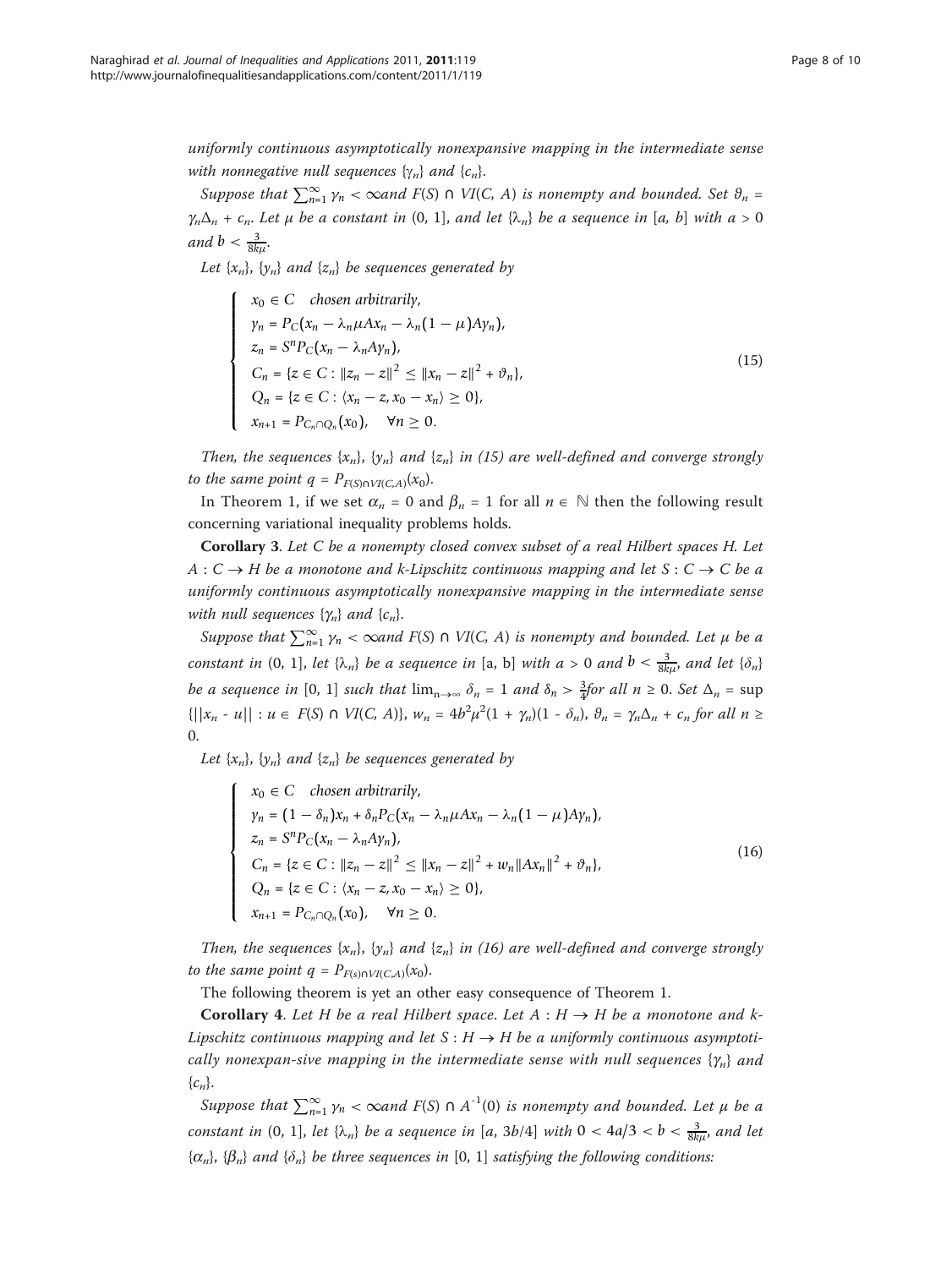<span id="page-8-0"></span>(i) 
$$
\alpha_n + \beta_n \le 1
$$
,  $\forall n \ge 0$ ;  
\n(ii)  $\lim_{n \to \infty} \alpha_n = 0$ ;  
\n(iii)  $\lim_{n \to \infty} \beta_n > 0$ ;  
\n(iv)  $\lim_{n \to \infty} \delta_n = 1$  and  $\delta_n > \frac{3}{4}$  for all  $n \ge 0$ .  
\nSet  
\n $\Delta_n = \sup{\|x_n - u\| : u \in F(S) \cap A^{-1}(0)\},$ 

$$
d_n = 2b(1 - \mu)\alpha_n \Delta_n,
$$
  
\n
$$
w_n = b^2 \mu \alpha_n + 4b^2 \mu^2 \beta_n (1 - \delta_n)(1 + \gamma_n),
$$
  
\n
$$
v_n = b^2 (1 - \mu)\alpha_n + 4b^2 (1 - \mu)^2 \beta_n (1 - \delta_n)(1 + \gamma_n),
$$
 and  
\n
$$
\vartheta_n = \beta_n \gamma_n \Delta_n^2 + \beta_n c_n
$$

for all  $n \geq 0$ .

Let  $\{x_n\}$ ,  $\{y_n\}$  and  $\{z_n\}$  be sequences generated by

$$
\begin{cases}\n x_0 \in C & \text{chosen arbitrarily,} \\
 y_n = x_n - \lambda_n \mu A x_n - \lambda_n (1 - \mu) A y_n, \\
 z_n = (1 - \beta_n) x_n - \alpha_n \mu A x_n - \alpha_n \lambda_n (1 - \mu) A y_n + \beta_n S^n (x_n - \frac{\lambda_n}{\delta_n} A y_n), \\
 C_n = \{ z \in C : ||z_n - z||^2 \le ||x_n - z||^2 + dn ||A y_n|| + w_n ||A x_n||^2 + v_n ||A y_n||^2 + \vartheta_n \}, \\
 Q_n = \{ z \in C : (x_n - z, x_0 - x_n) \ge 0 \}, \\
 x_{n+1} = P_{C_n \cap Q_n}(x_0), \quad \forall n \ge 0.\n\end{cases}
$$
\n(17)

Then, the sequences  $\{x_n\}$ ,  $\{y_n\}$  and  $\{z_n\}$  in (17) are well-defined and converge strongly to the same point  $q = P_{F(S) \cap A^{-1}}(0)(x_0)$ .

**Proof.** Replace  $\lambda_n$  by  $\lambda'_n = \frac{\lambda_n}{\delta_n}$ . Then,  $a \le \lambda'_n < \frac{4}{3}\lambda_n < b < \frac{3}{8k\mu}$ . For  $C = H$ , we have  $P_C$ = I and VI(C, A) =  $A^{-1}(0)$ . In view of Theorem 1, the sequences  $\{x_n\}$ ,  $\{y_n\}$  and  $\{z_n\}$  are well-defined and converge strongly to the same point  $q = P_{F(S) \cap A^{-1}}(0)(x_0)$ .

### Acknowledgements

The first author of this study was conducted with a postdoctoral fellowship at the National Sun Yat-Sen University, Kaohsiung 804, Taiwan. The second and third authors of this research were partially supported by the Grant NSC 99- 2115-M-110-007-MY3 and Grant NSC 99-2221-E-037-007-MY3, respectively.

#### Author details

<sup>1</sup>Department of Mathematics, Yasouj University, Yasouj 75918, Iran <sup>2</sup>Department of Applied Mathematics, National Sun Yat-Sen University, Kaohsiung 804, Taiwan <sup>3</sup>Center for General Education, Kaohsiung Medical University, Kaohsiung 807, Taiwan

#### Authors' contributions

All authors contribute equally and significantly in writing this paper. All authors read and approved the final manuscript.

#### Competing interests

The authors declare that they have no competing interests.

#### Received: 10 June 2011 Accepted: 23 November 2011 Published: 23 November 2011

### References

- 1. Nadezhkina, N, Takahashi, W: Strong convergence theorem by a hybrid method for nonexpansive mappings and Lipschitz continuous monotone mappings. SIAM J Optim. 16, 1230–1241 (2006). doi:10.1137/050624315
- 2. Rockafellar, RT: Monotone operators and the proximal point algorithm. SIAM J Control Optim. 14, 877–898 (1976). doi:10.1137/0314056
- 3. Rockafellar, RT: On the maximality of sums of nonlinear monotone operators. Trans Am Math Soc. 149, 75–88 (1970). doi:10.1090/S0002-9947-1970-0282272-5
- 4. Goebel, K, Kirk, WA: A fixed point theorem for asymptotically nonexpansive mappings. Proc Am Math Soc. 35, 171–174 (1972). doi:10.1090/S0002-9939-1972-0298500-3